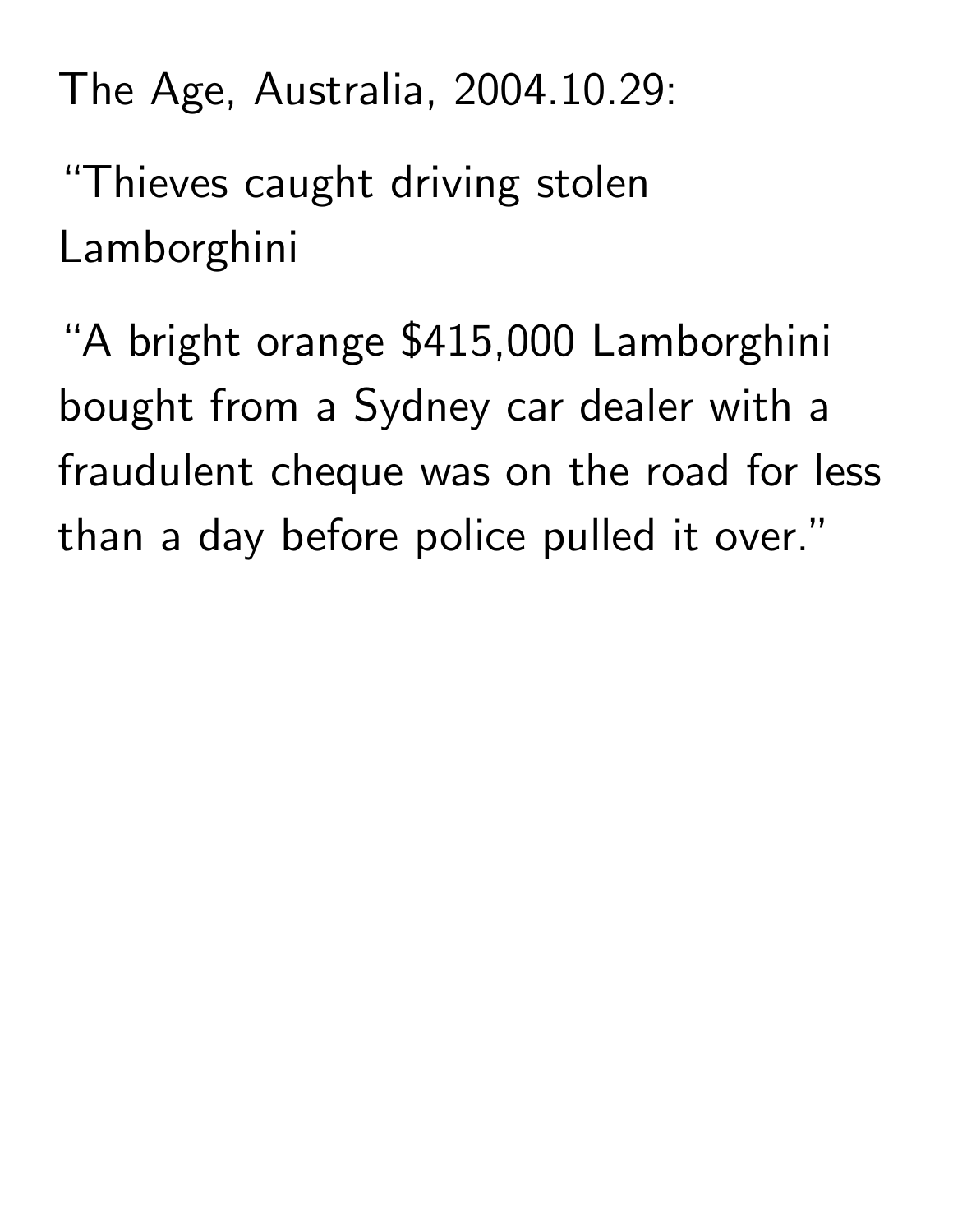## The setuid-open-exec security problem

Sendmail, setuid, opens various root files for writing. Process fds 3, 4, 5, etc.

Sendmail then runs /home/joe/evil. Process still has the root files open for writing: fds 3, 4, 5, etc.

/home/joe/evil then writes to files: e.g.,  $write(4, \ldots).$ 

Fix 1: Sendmail closes fds 3, 4, 5, etc. before execve. Difficulty: no syscall reveals exactly which fds are open.

Fix 2: Each fd has close-on-exec flag. Sendmail sets close-on-exec flag for each file it opens.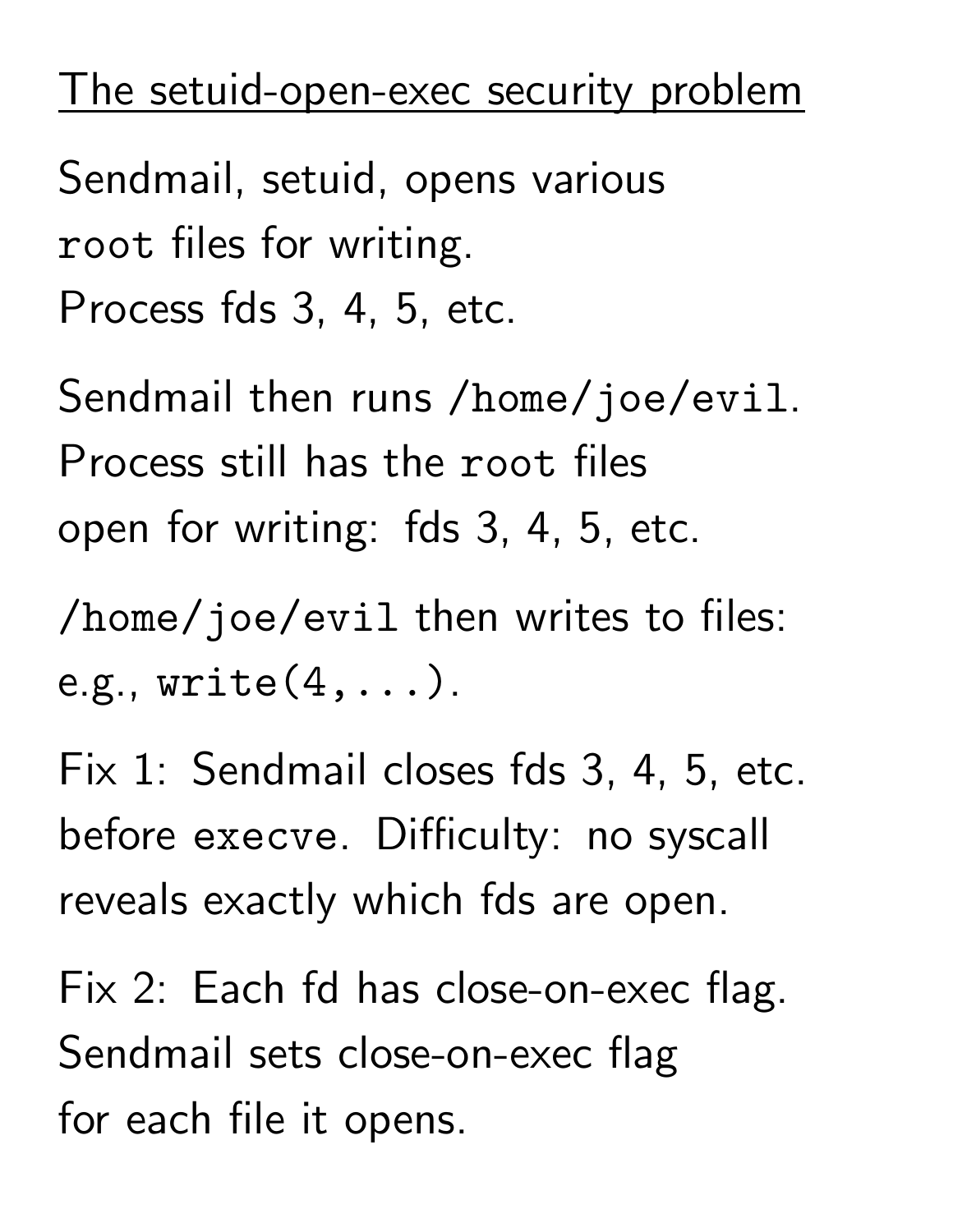## The setuid-open-stderr security problem

Consider a password-changing program:

- 1. Open system's password file for reading and writing.
- 2. Find user's old password.
- 3. Prompt user for old password, by writing to stderr.
- 4. Read line from user.
- 5. Stop if the line doesn't match the old password.
- 6. Prompt user for new password.
- 7. Read line from user.
- 8. Change password in file.

This program is setuid so that it can access the password file.